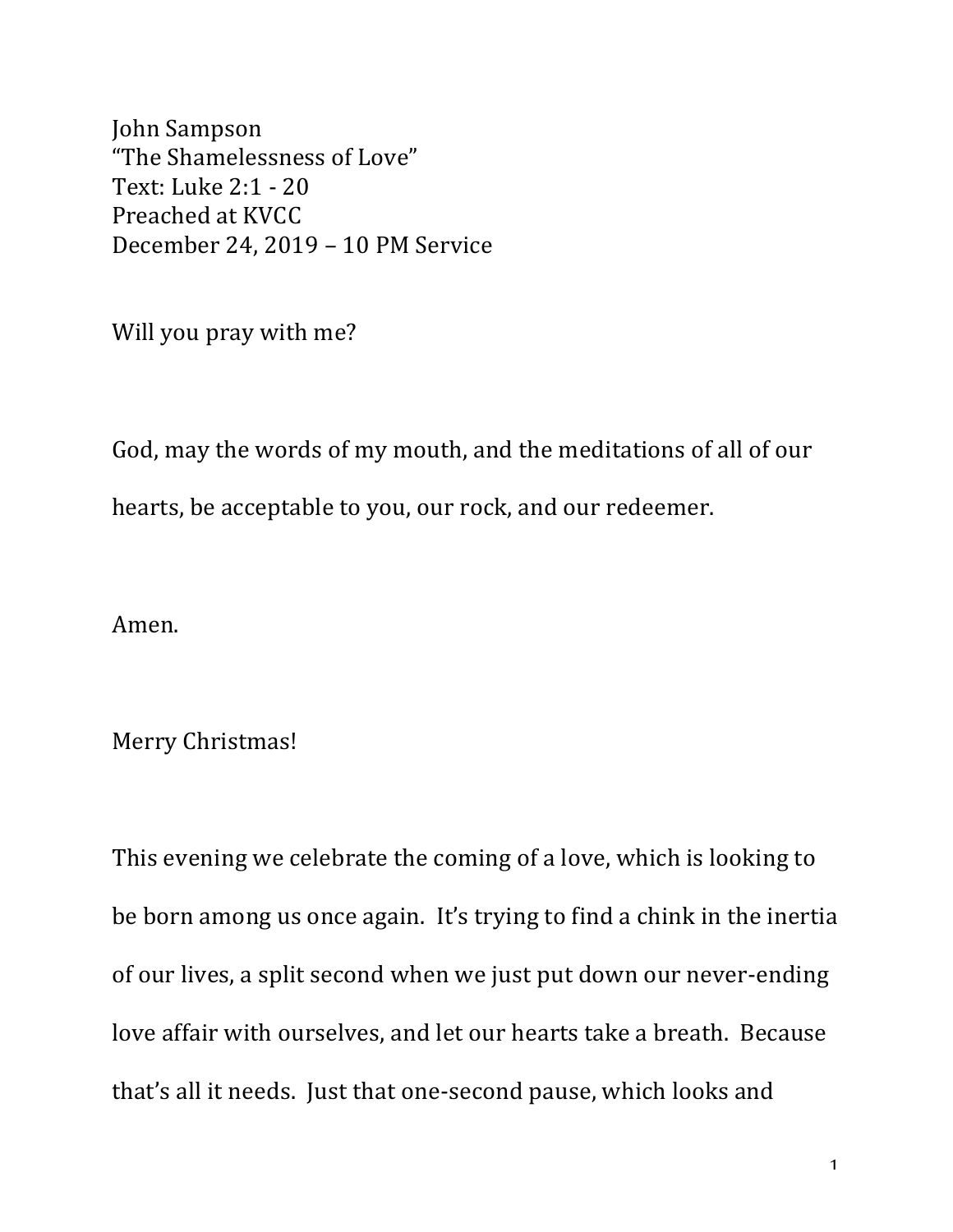sounds like a profound yes! It's not really, but love will take it. Love takes any and every opportunity. It looks past all of the half-truths, and all of the posturing of our lives. It doesn't care; it's shameless.

And tonight, on this Christmas Eve, that's what we celebrate - love's shamelessness.

And our Christmas stories tell us all about it.

There's Mary who love approaches and comes up with some excuse about never making it past first base with a boy as a reason why she can't possibly be the vessel of love. And Love says. I don't care. Trust me, I'll be better than anything any boy can ever give you. She's seduced, by love's soft touch, and the way love looks into her eyes. It's almost as if an angel is there, right in her bedroom, on that bed her parents bought for her when she was a child, but now is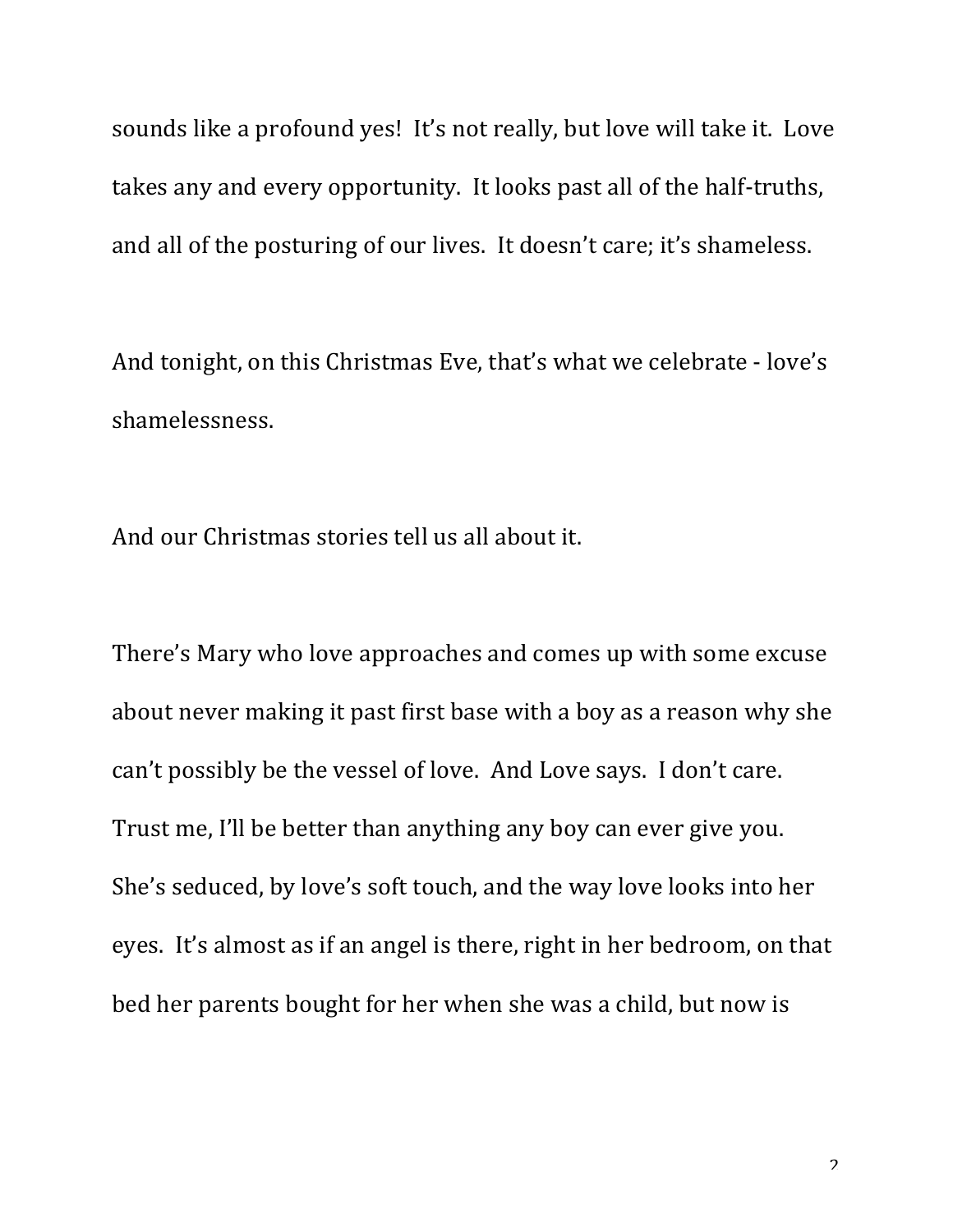really too small. She's seduced, so she says yes. Because in love's presence she can believe everything will be all right.

Then there's Joseph, and who can blame him for saying no at first. He meets his friend Alex taking out the trash down at the dump. It smells bad, and there's a smoldering fire that the dump keeper is tending trying to keep up with all of the garbage that shows up throughout the day. He looks through the smoke and there's Alex, who lives two doors down on the other side of the street. Joseph likes Alex, he thinks he's funny, and nothing seems to get him down. But it's a short-lived relief to see his friend. Because Alex says that he's heard that Joseph's girl Mary has been seeing someone else, and she's going to have the guy's baby. Like I said, you can see why Joseph would say no to Mary, and the stupid marriage that his parents arranged. Wouldn't you?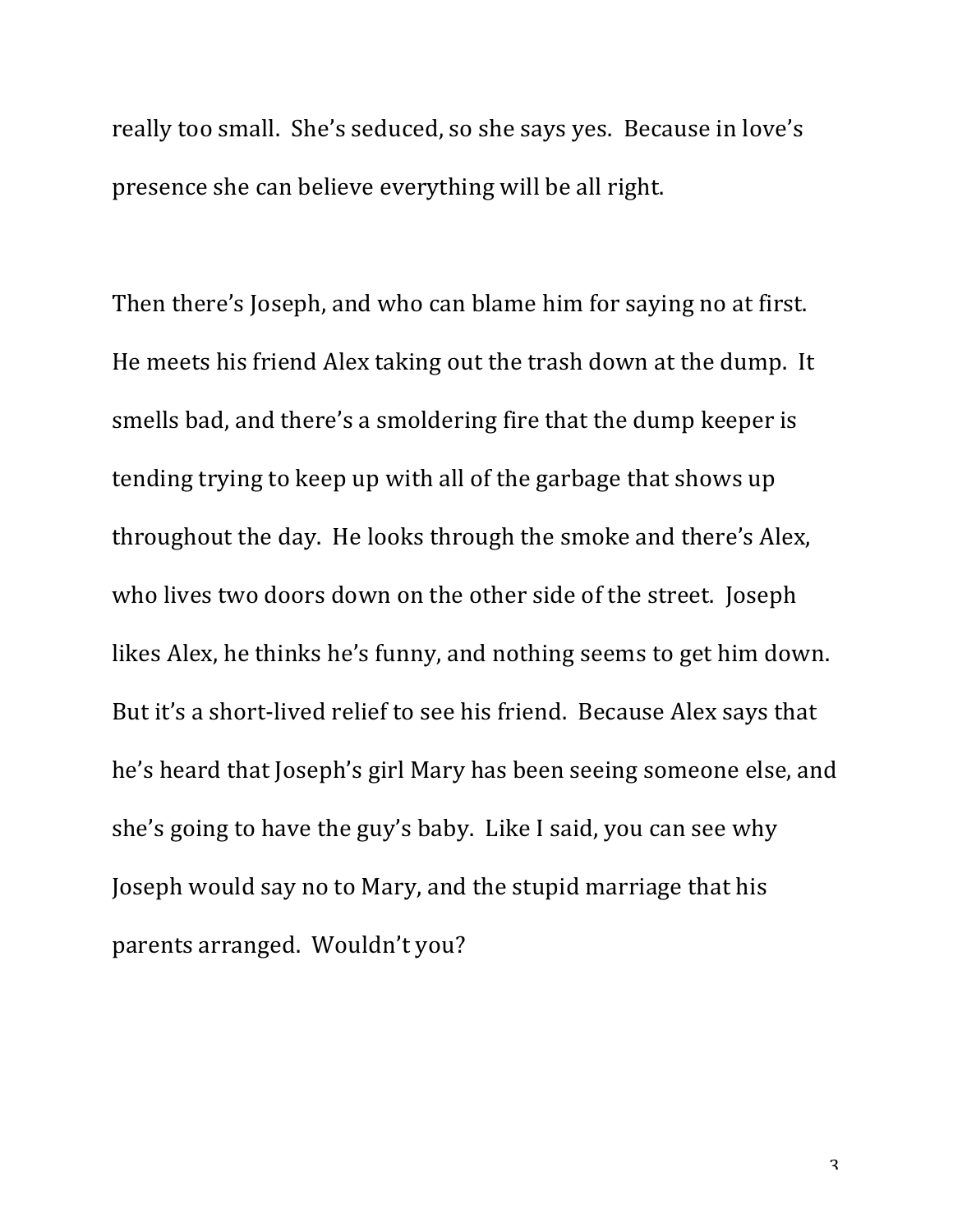But then, later that night, love comes shamelessly and casts its spell. It's such a hot proposition that Joseph thinks he must be dreaming. He's seduced on the spot. Right there with his heart broken, and anger and humiliation flooding through the image he carries of himself being a tough guy, a macho guy, a guy's guy. And then love shows up and he's not so tough after all. By the end love has him wrapped around its finger, saying yes. Yes, he'll do whatever love asks of him. Even if it makes the other guys laugh. Even if he's unmasked as a softy. Even if he agrees to go through with the marriage to Mary, with everyone knowing she's carrying someone else's baby, because everyone can see the baby bump as they stand up there at the altar, exchanging vows. Because as love seduces him Joseph knows everything will be all right, even if it's not the perfection he always imagined.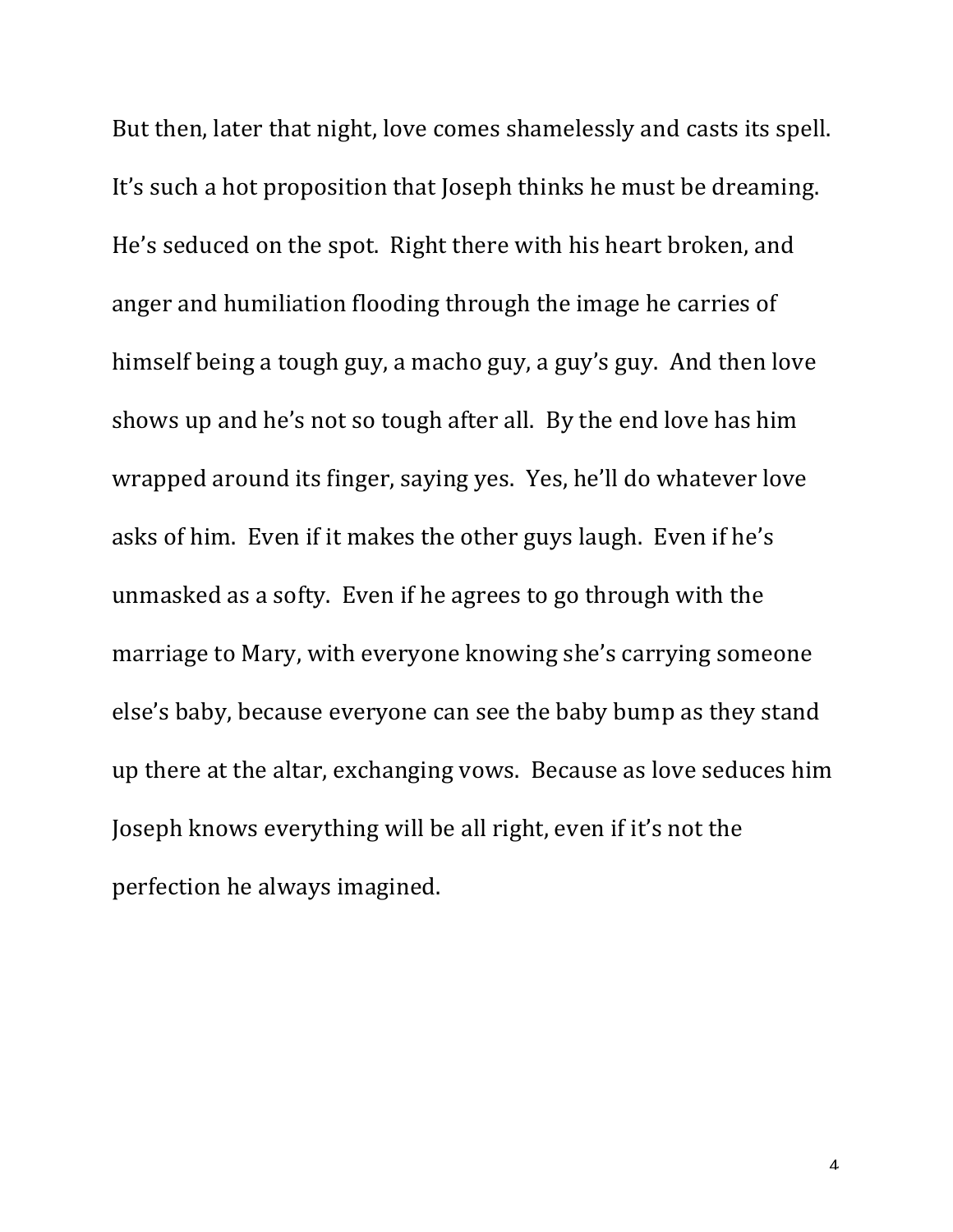But our story tells us that love isn't finished. Love is never finished. So love takes a walk out of town, out into the fields and there it finds its next set of one life stands.

And it chooses the worst of the worst. The shepherds. Dirty. Smelly. Drunk. Some of them singing songs filled with words that good parents tell their not so good children never to say. Some of them talking about the relationships with men and women they've had, which never had anything to do with love. Some are smoking. Some are forgetting. Some are way too old to still be playing cowboy, when they really should have settled down long ago, cut their hair, and gotten a good job. Love is shameless, and by choosing the shepherds, it really shows.

Love comes in with a bang, to a bunch of men whose hearts are too hazed to remember what love ever felt like. And as love's warmth seeps into their bodies, pushing out the hangovers, and failures, and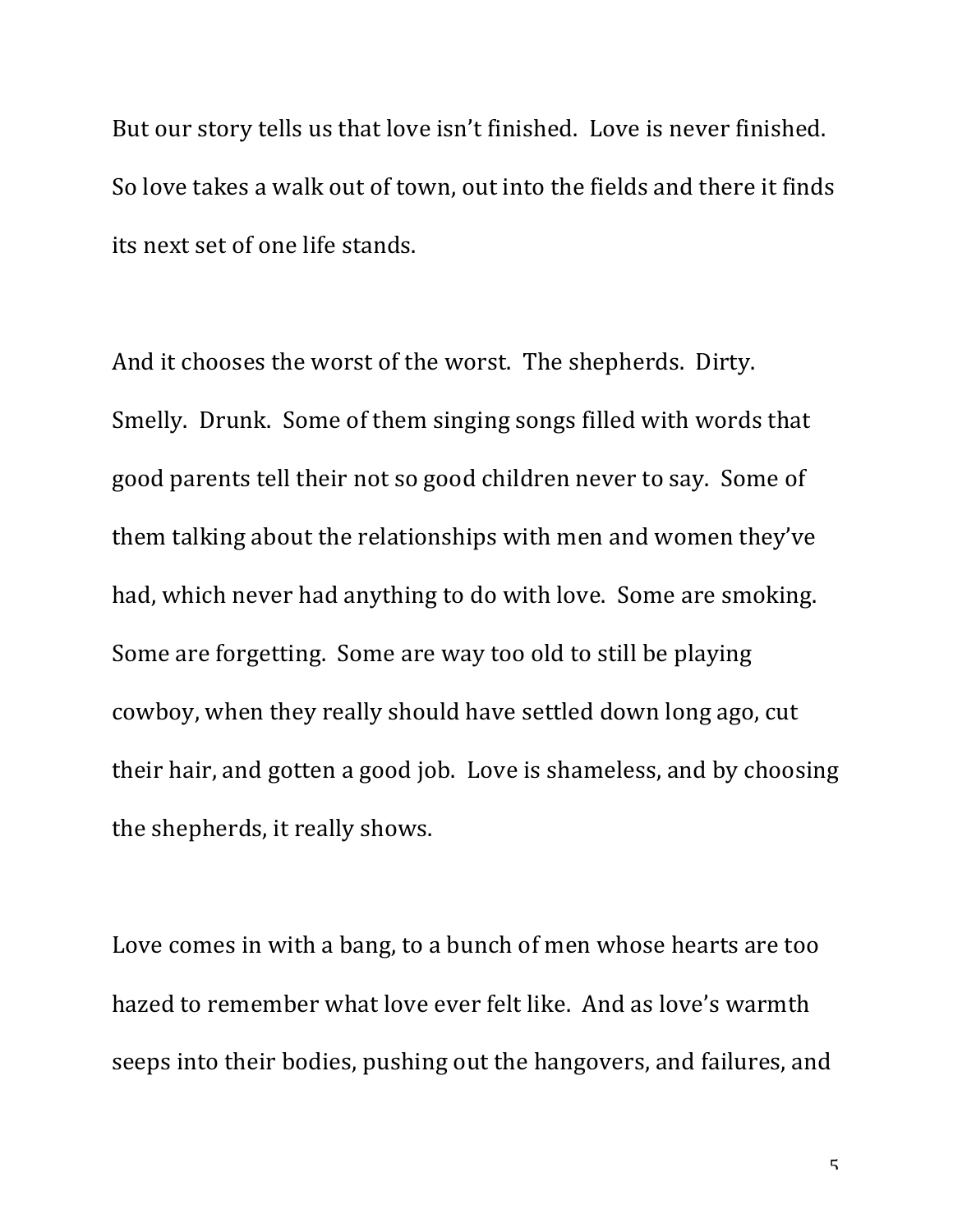missed opportunities to be something better, these shepherds say no in the only way they know how; they fear. They fear love, and all it promises.

But love takes these men, who are no more than big children, and it holds them and for every silent no they gasp, love responds do not fear. Love loves them until their tears dry, and their shaking stops, and their nos melt away leaving only yes behind. And this yes is so new and unexpected and miraculous it looks like the sky has exploded with angels and music. That's what love does. It makes our skies explode.

My sky, and your sky.

Because love's work isn't done. Love is so shameless that it has the audacity not to remain in the past, not to have left well enough alone with Mary and Joseph and the shepherds. It's so disrespectful that it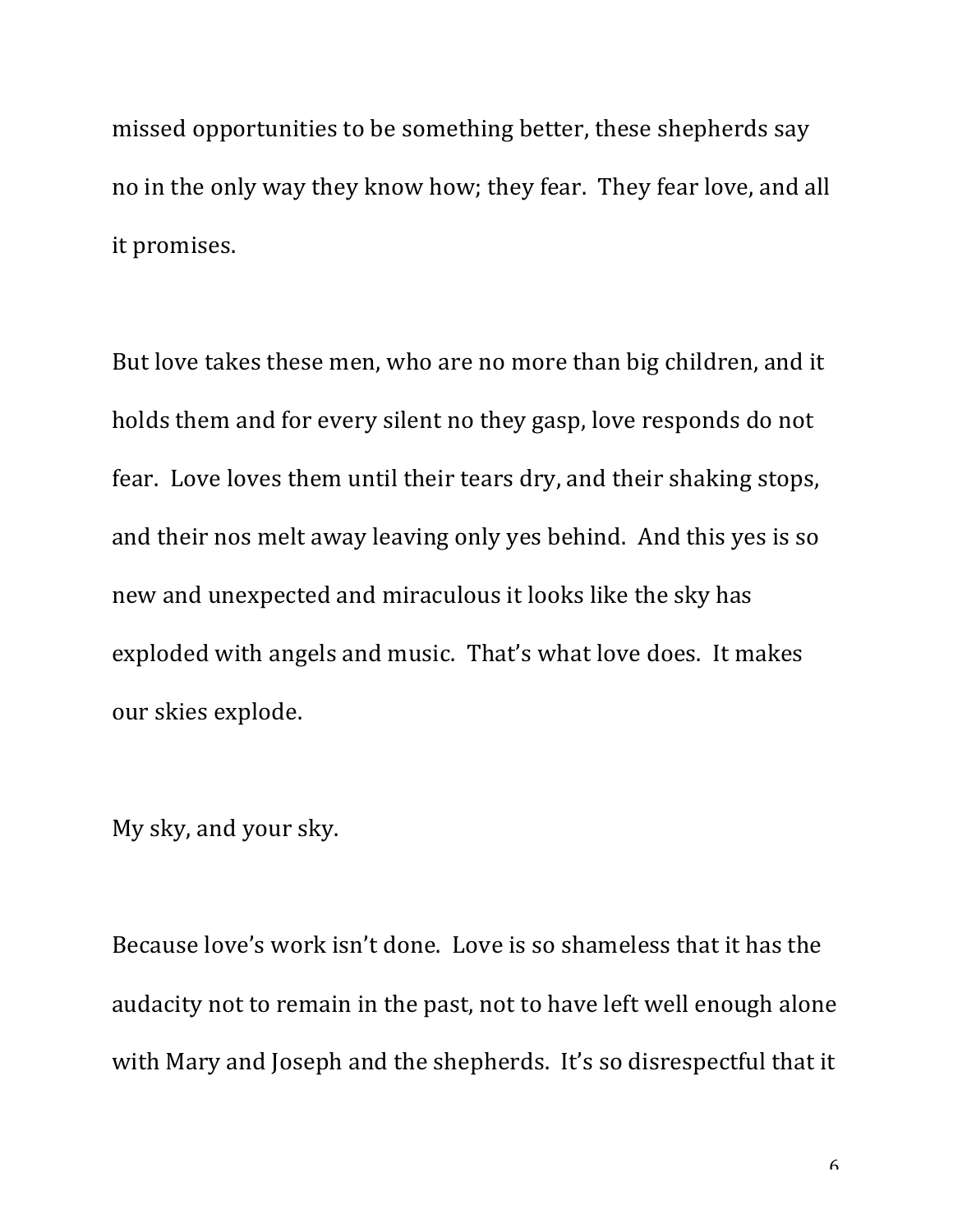has to come again, on this night, to you and to me. And its going to use everything its got to find that moment when we put down our self-centeredness for just one second, a second that seems like we're saying yes, even if that's not our intention.

And I believe this is God's wish for us tonight. That when love finally propositions us, we will say yes, and let ourselves be seduced. That we will let ourselves be as shameless as love is shameless. Because this is what Christmas is all about, being fast and easy with love even when it's not earned, even when it's not deserved, even when it comes out of no where, even when it asks us to run away with it, leaving everything proper and upright behind.

I don't know about you, but maybe, just maybe I secretly want to be revealed as the softy I really am. Maybe just maybe I want have that that raw and beautiful experience of being seduced. Maybe, just maybe I want all of my skies to explode with angels and music.